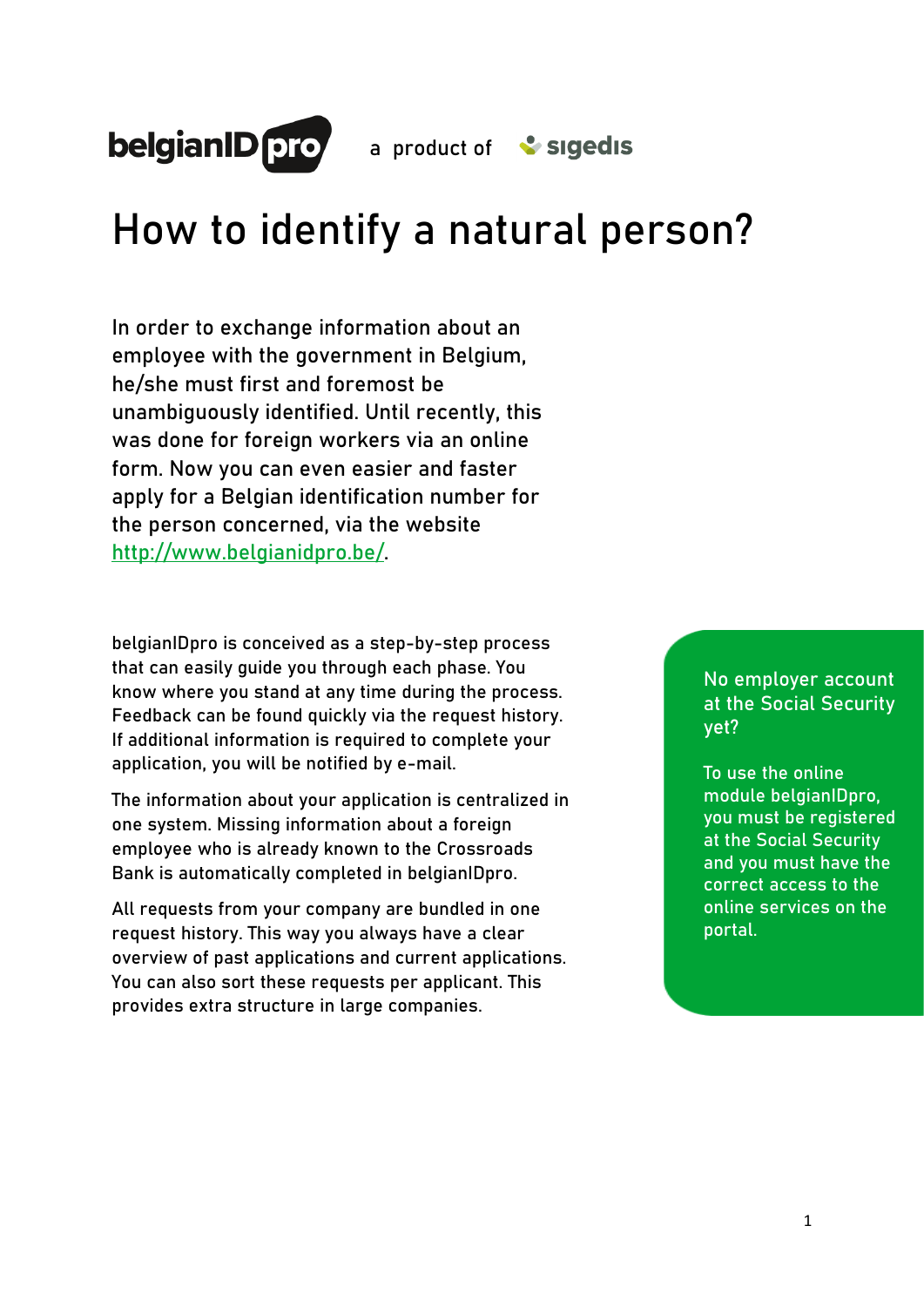#### One-time registration done?

Surf to <http://www.belgianidpro.be/> and click on the green button "Apply for an SSIN number" in the menu bar. Log in with your personal eID, digital token or via the itsme mobile app. 01

You will be taken to an overview page that will give you access to the status of all your applications. 02

Have at least one of the following valid documents of your employee with you: a passport, ID card or driver's license. It is important that the quality of this document (or scan) is sufficiently high. 03

 $_{04}$  Click on "Request a Belgian identification number". Your application will be started.

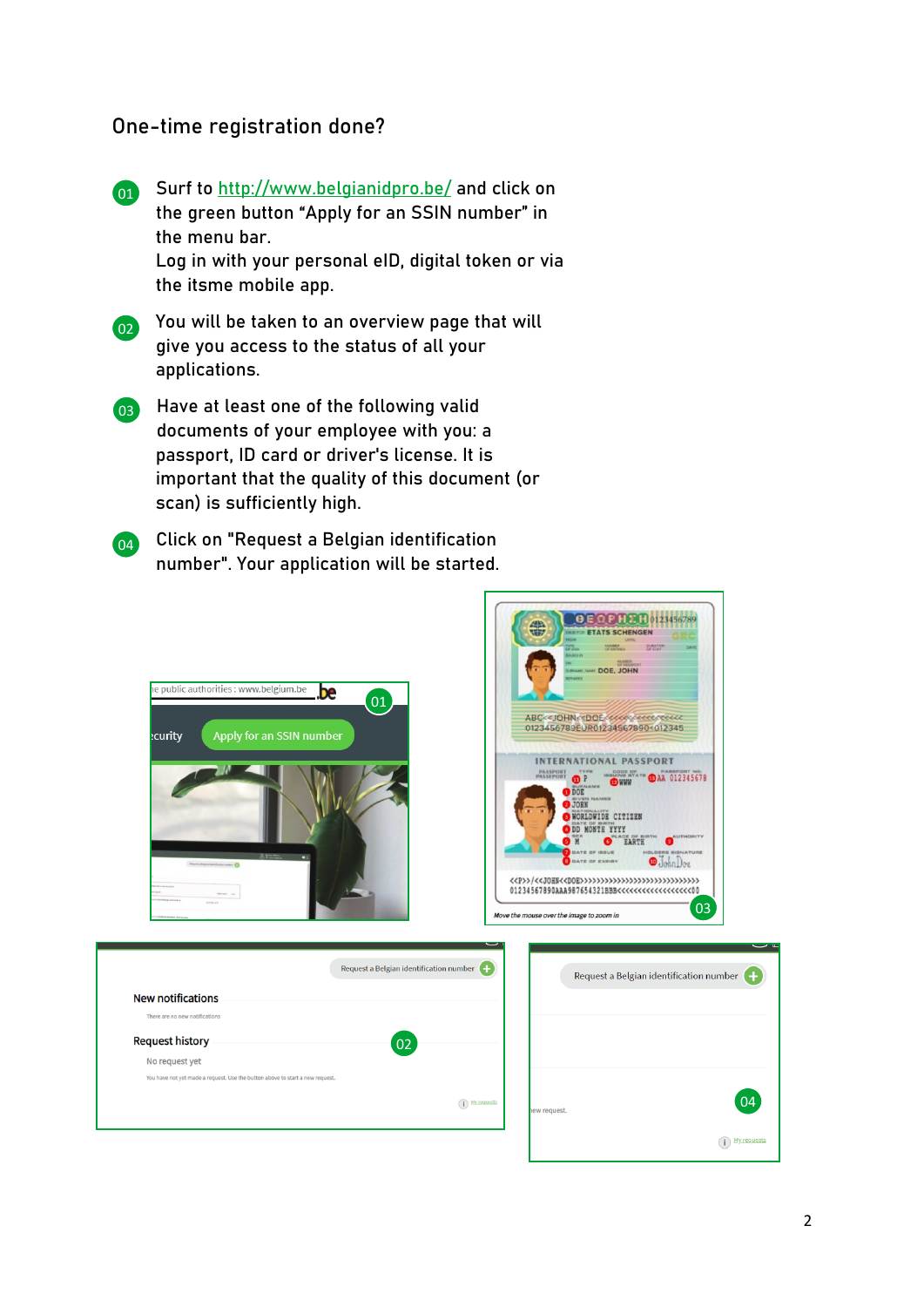# Your application in four simple steps



Scan the identification document of your employee and enter it. The document may consist of multiple pages (max. 4), and may be scanned on both sides.



Enter your employee's personal data as stated on the identification document that you have at hand. Not all fields are mandatory.



Enter the address details of your employee. This can be an official residence, and – if the residential address is abroad – a contact address in Belgium.



Send your request. Your email address will be used to keep you informed of the status of your request.